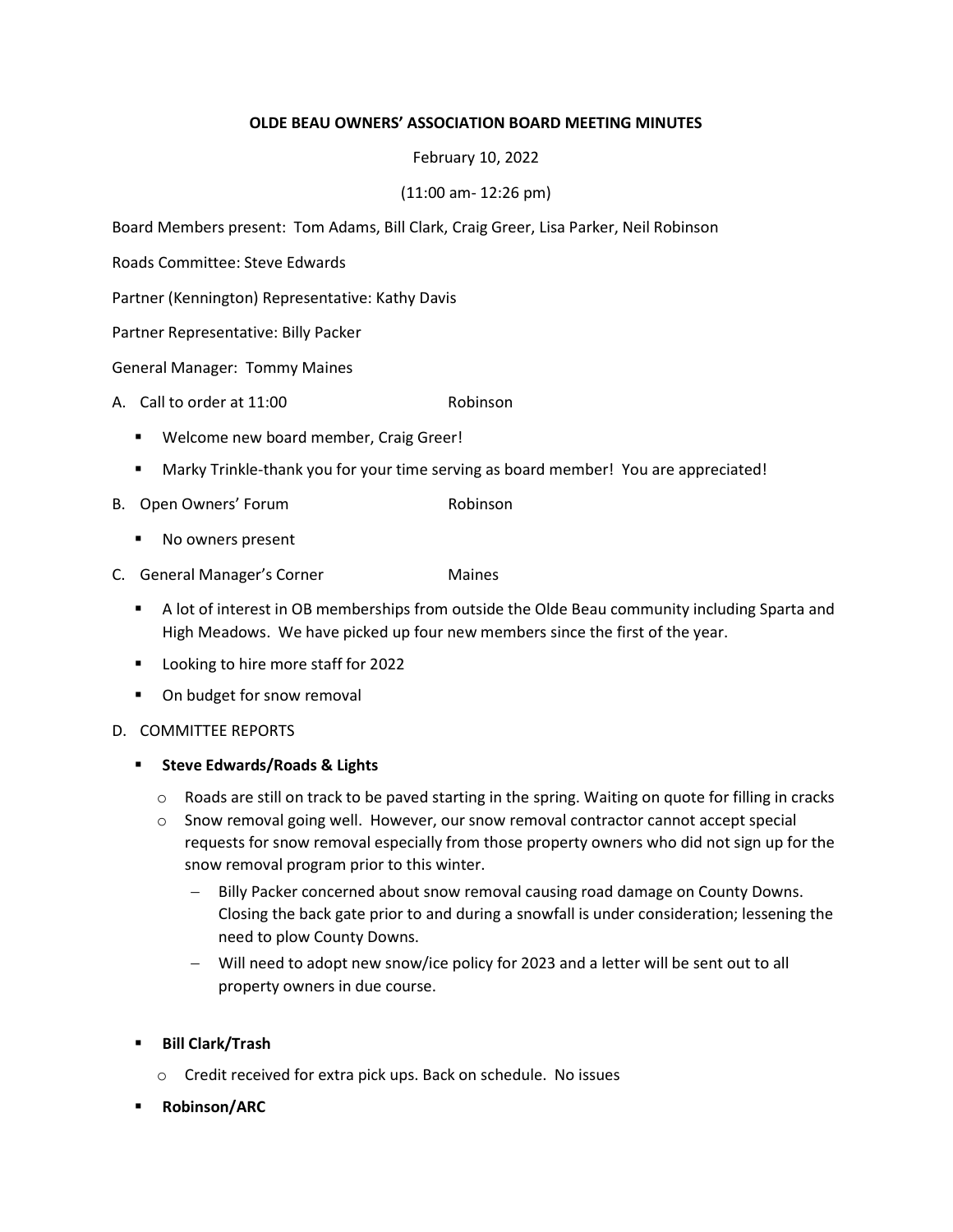- o Craig Greer to be chairperson of ARC.
- o Looking for additional help from those with architectural and or construction experience/knowledge
- $\circ$  Only one open ARC request. Waiting on owners and realtor due diligence prior to approving the request

## Davis/Social Committee

- $\circ$  2022 event calendar is filling up and will be distributed at the beginning of the season
- o Adding a Singles Group-leader Marky Trinkle
- In the process of naming the rooms that are used for social and dining events. Partners and Club Board to decide on those names.

## Reminders for Homeowners

- $\circ$  Please file ARC requests as appropriate. ARC guidelines are posted on the Olde Beau web page
- o Please be sure you continue to provide Alluvia your up-to-date contact information
- o OBOA minutes are posted monthly on the webpage
- o Please register golf carts by June 1, 2022. Form is on the website
- o PLEASE pick up after your dog

## E. FINANCIALS Tom Adams

- Note: The financial statements and the results compared to budget are posted on the Alluvia portal under the Documents Folder. Please see these for more details
- Received an inquiry from the IRS concerning 2020 tax return. Tom Adams has been corresponding and sending in copies of requested paperwork. That will resolve the issue.
- January statement has not come out from Alluvia as of this Board meeting.
- Delinquent accounts total 17 and efforts remain underway to reconcile those accounts.
	- o December 10, 2020, OBOA passed a resolution concerning delinquent fees. Neil will send that document to all on OBOA board so that we are more proactive on overdue accounts.
- Alluvia to change \$10k of costs classified as road repairs to road maintenance in December financials. Revised December financials will be posted to the owners' and board website
- Tom Adams drafted a letter to homeowners with explanation of billing and fees. Bill Clark motioned, and Robinson seconded, to approve the letter as written. The motion passed unanimously
	- o Letter will be posted on OB website and Tommy Maines will send out to all homeowners through email
	- o Tom Adams to draft a separate letter to explain amenity fees